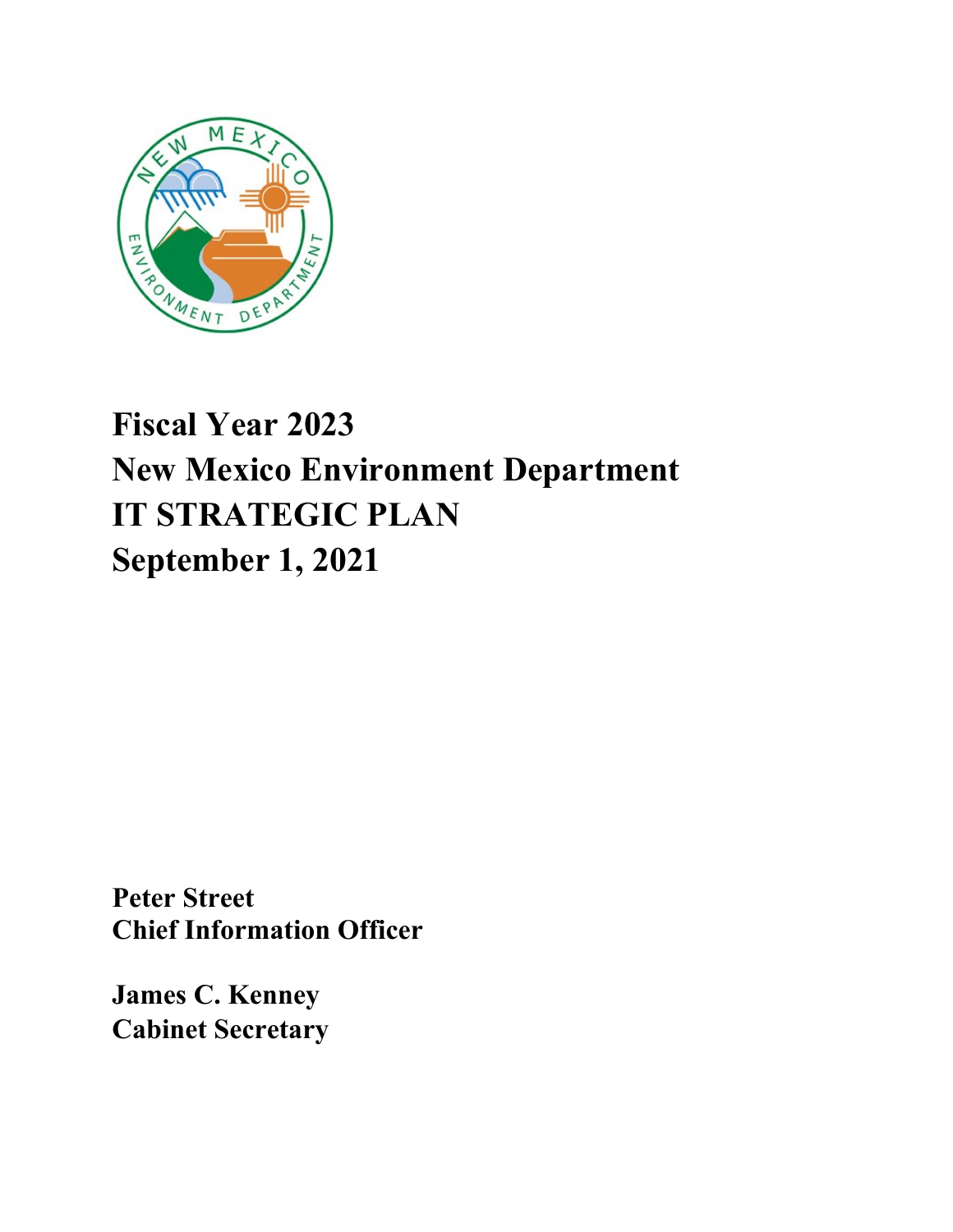# **Table of Contents**

| L                                       |                                                               |  |
|-----------------------------------------|---------------------------------------------------------------|--|
| A <sub>1</sub>                          |                                                               |  |
| <b>B.</b>                               |                                                               |  |
| $\mathcal{C}$ .                         |                                                               |  |
|                                         |                                                               |  |
| A.                                      |                                                               |  |
| <b>B.</b><br>1.<br>2.<br>3.<br>4.<br>5. |                                                               |  |
| Ш.                                      |                                                               |  |
| $A$ .                                   |                                                               |  |
| <b>B.</b>                               |                                                               |  |
| IV.                                     |                                                               |  |
| V.                                      |                                                               |  |
| A.                                      |                                                               |  |
|                                         | VI. CAPITAL IMPROVEMENT, SPECIAL AND SUPPLEMENTAL FUNDING AND |  |
| A.                                      |                                                               |  |
|                                         |                                                               |  |
|                                         |                                                               |  |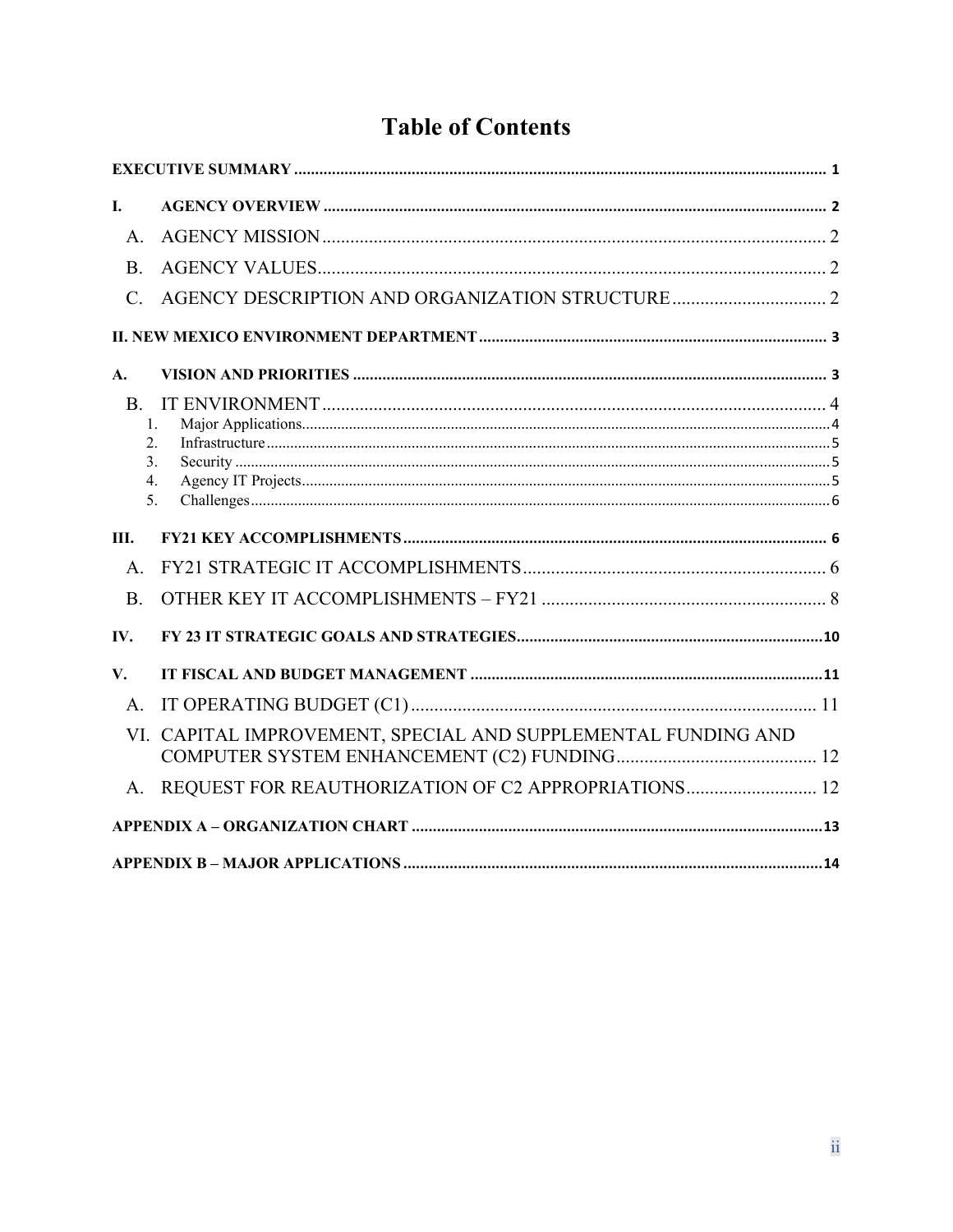# <span id="page-2-0"></span>**EXECUTIVE SUMMARY**

The purpose of the New Mexico Environment Department (NMED) is to protect and restore the State's environment, and to foster a healthy and prosperous New Mexico for present and future generations. Our vision is to foster a thriving and trusted, nationally leading organization known for protecting public health and the environment through its dedicated public servants.

Priorities for NMED include delivering excellent customer service to constituents and regulated community by providing access to timely, accurate, and secure information; facilitating the Department's ability to conduct business with the public, stakeholders and the regulated community, professionally and consistently; meeting the increasing demand for electronic data sharing and reporting requirements; and, partnering between Department business units and external stakeholders.

The NMED Office of Information Technology (OIT) is directing its solutions- and operations-oriented resources towards the fulfillment of these priorities via improvements to its user, network and systems support towards the utilization of modern information systems and information technology (IT) services; creating, implementing and maintaining reliable, secure data extraction and transport mechanisms; and, the design and development of augmented and enhanced IT services to facilitate and transform the business processes of the Department.

NMED OIT has accomplished a variety of substantive improvements this year. For example, we have filled several vacant key positions and implemented online payments for several bureaus and programs. We successfully transitioned the agency to a 100 percent telework paradigm under the duress of a short timeframe imposed by a global pandemic, while maintaining and even improving our cybersecurity stance via more frequent vulnerability scans and the implementation of an Application Program Interface (API) security and management platform. Additionally, we migrated the agency from a client-based to a cloudbased productivity suite and laid the groundwork for improved collaboration and document sharing. We initiated and funded an ambitious project to modernize an aging application infrastructure. Finally, we designed and developed a unique set of services to facilitate data access, data sharing and solutions development, and we improved and expanded the use and accessibility of our geospatial toolkit.

NMED's goals for Fiscal Year 2023 include: expanding and standardizing our use of cloud-based infrastructure according to best practices; implementing an effective risk-based control framework and conforming our methodology to be in concert with cybersecurity best practices; bringing our data governance, practices, and standards into a consistent state; and, improving the Department's insight and decision making via the use of our data and geospatial tools.

The challenges we face in meeting these goals include: integrating and formalizing best practices while migrating our existing functionality and services to the cloud; consolidating our server footprint to reduce our operating costs and migrating our on-premises servers to the cloud for improved application resilience and upgradeability; achieving the next level of cybersecurity via the implementation of regular penetration testing and the creation of plans for incident response and disaster recovery; creating a comprehensive data governance plan; and, continuing to discover and implement effective processes which improve tactical and operational efficiencies.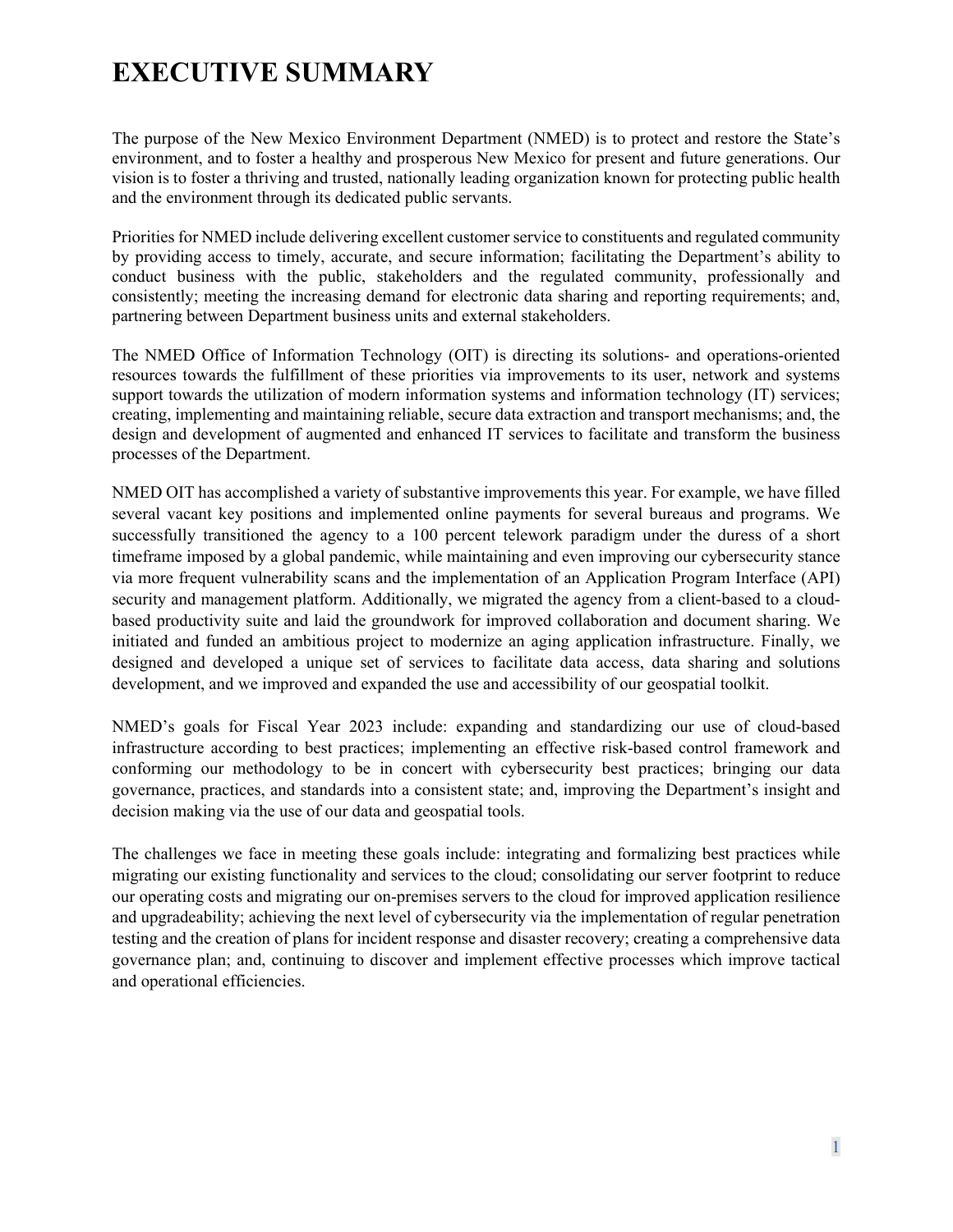## <span id="page-3-0"></span>**I. AGENCY OVERVIEW**

### <span id="page-3-1"></span>**A. AGENCY MISSION**

Our vision is to foster a thriving and trusted, nationally leading organization known for protecting public health and the environment through its dedicated public servants.

Our mission is to protect and restore the environment and to foster a healthy and prosperous New Mexico for present and future generations.

### <span id="page-3-2"></span>**B. AGENCY VALUES**

• Science: Embracing the best available science to inform decision-making in support of our mission.

• Innovation: Employing creative engineering and technological solutions to address challenges.

• Collaboration: Engaging communities and interested stakeholders in decision-making outcomes.

• Compliance: Ensuring accountability with permits, rules while maintaining a fair and level playing field.

### <span id="page-3-3"></span>**C. AGENCY DESCRIPTION AND ORGANIZATION STRUCTURE**

NMED was created in 1991 as a cabinet-level regulatory agency under the authority of the Governor. The Cabinet Secretary, who is appointed by the Governor and confirmed by the Senate, is the Department's senior executive.

The Department's offices in Santa Fe, three district offices, and twenty field offices are listed below, andour NMED OIT o organizational chart.is listed in Appendix A:

| <b>NMED</b><br><b>Main</b><br><b>Office</b> | <b>Harold Runnels Building</b><br>1190 S. St. Francis Drive<br>Santa Fe, NM 87505                                                                            |
|---------------------------------------------|--------------------------------------------------------------------------------------------------------------------------------------------------------------|
| Santa Fe<br>Locations                       | Rodeo Plaza (Hazardous Waste Bureau and Petroleum Storage<br>Tank Bureau)<br>Marquez Plaza (Air Quality Bureau and Occupational Health and<br>Safety Bureau) |
|                                             | Montoya Building (Radiation Control Bureau)<br>Camino Edward Ortiz Office (Environmental Health Bureau<br>District 2 Office)                                 |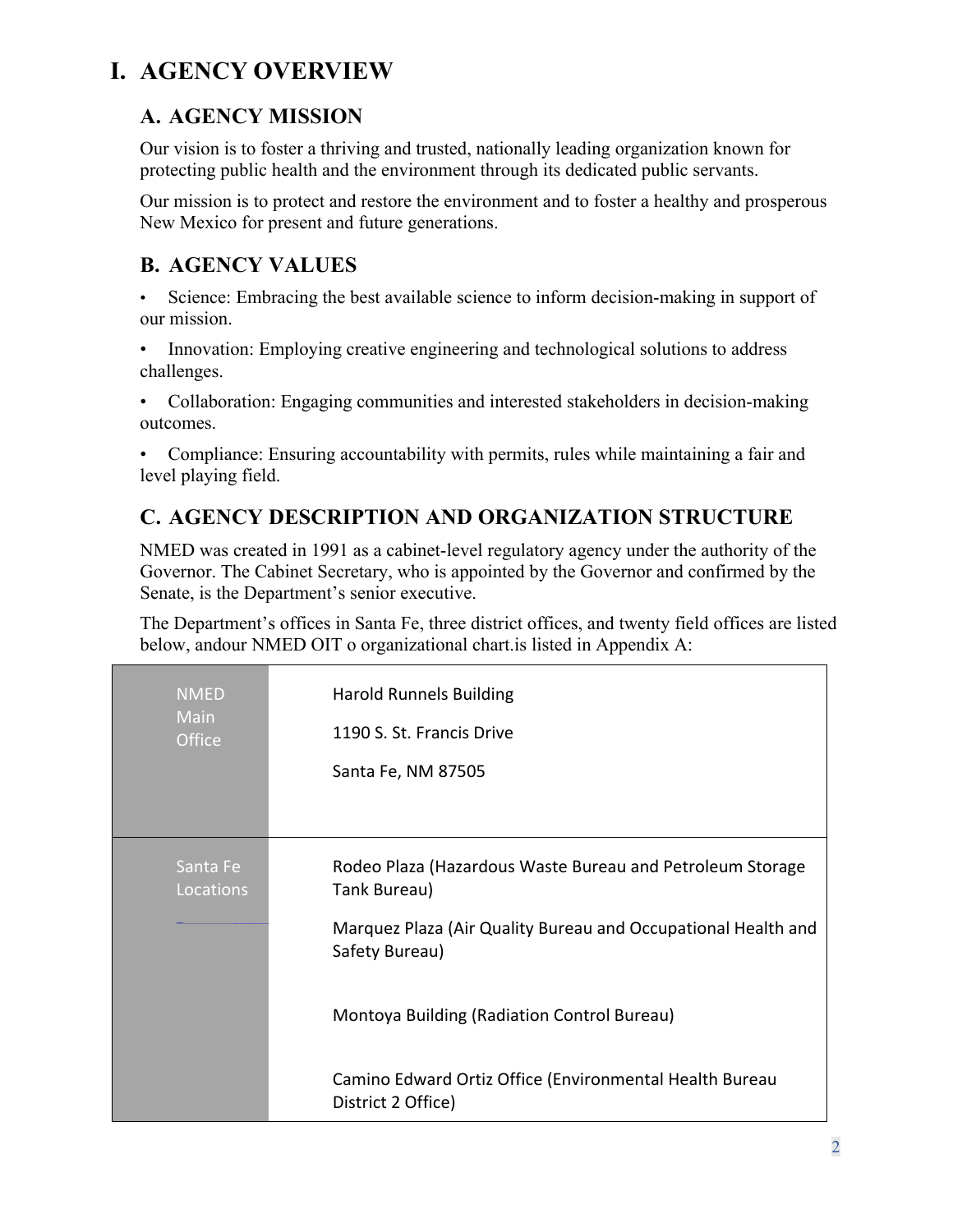| <b>District</b><br><b>Offices</b> |             | District 1 - Albuquerque<br>District 3 - Las Cruces | District 2 - Santa Fe |                    |
|-----------------------------------|-------------|-----------------------------------------------------|-----------------------|--------------------|
| Field                             | Alamogordo  | Española                                            | Las Vegas             | Roswell            |
| <b>Offices</b>                    | Albuquerque | Farmington                                          | Los Lunas             | Ruidoso            |
|                                   | Carlsbad    | Gallup                                              | Milan                 | <b>Silver City</b> |
|                                   | Clovis      | Hobbs                                               | Raton                 | Taos               |
|                                   | Deming      | Las Cruces                                          | Rio Rancho            | Tucumcari          |

# <span id="page-4-1"></span><span id="page-4-0"></span>**II. NEW MEXICO ENVIRONMENT DEPARTMENT A. VISION AND PRIORITIES**

As stated in the Executive Summary, NMED OIT's vision is to be a trusted technology advisor and partner with all NMED business units in supporting their core business processes in the most agile, cost-effective and secure manner while aligning information technology with agency strategic direction and maintaining IT standards and best practices.

Key departmental business drivers and priorities for IT systems and services include:

- **Delivering excellent customer service to constituents and regulated community** via the execution of core business processes enabling access to timely, accurate and secure information.
- **Utilizing modern information systems and IT services solutions** facilitating the Department's ability to conduct business with the public, co-regulators and the regulated community professionally and consistently.
- **Meeting the increasing demand for electronic data sharing and reporting requirements** via reliable, secure data extraction and transport mechanisms.
- **Partnering with Department business units and external stakeholders** to engage NMED IT services to facilitate and transform the business processes of the Department.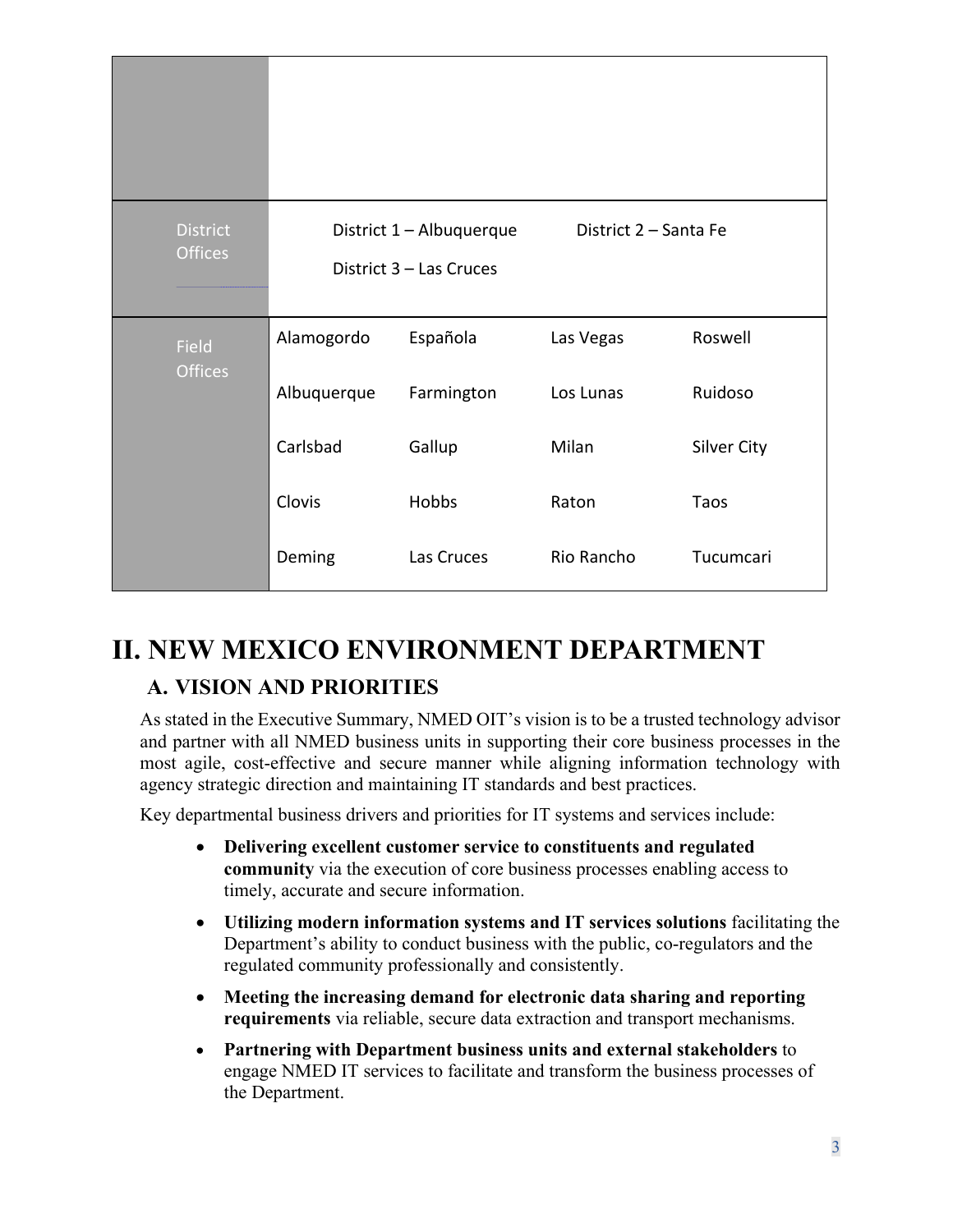For FY23, OIT will continue to focus on Agency IT Strategic Goals which are in alignment with NMED's mission and strategic goals and the State of New Mexico IT strategic goals:

#### **Goal #1 – Cloud**

Identify and promote leading practices across NMED divisions and offices and build cloud solutions that incorporate them.

Strengthen alliances between NMED divisions and offices to establish a consistent approach to cloud infrastructure and solutions**.**

#### **Goal #2 – Cybersecurity**

Define roles, responsibilities and accountability for cybersecurity activities across state agencies and NMED divisions and offices.

Enable an effective risk-based control framework to reliably manage state cybersecurity.

#### **Goal #3 – Data**

Establish consistent standards, practices and governance.

Establish and implement an adaptable Data Classification and Governance Policy and Data Management Plan.

#### **Goal #4 – Geospatial**

Promote the use of geospatial resources to improve insight and decision making.

Ensure geospatial data are current, accurate, open, interoperable and easy to access.

### <span id="page-5-0"></span>**B. IT ENVIRONMENT**

#### <span id="page-5-1"></span>**1. Major Applications**

NMED's mission-critical applications broadly support the Department's functions of licensing and permitting, inspections and enforcement, and data analysis, consolidation and review.

NMED has a current application inventory of over 100 applications and web services, of which the principal, mission-critical applications are identified in Appendix A. Unlike many agencies of similar size, NMED does not utilize enterprise-wide operational user applications except for TEMPO (Tool for EnvironMental Protection Organizations), a venerable legacy system. TEMPO is currently still partially in use by the NMED Air Quality Bureau (AQB) for some mission-critical needs not yet fulfilled by other, more modern applications still under development, and also partially by the NMED Ground Water Quality Bureau (GWQB) for tracking their permitting process and monitoring compliance of regulated entities. NMED OIT is primarily a customdevelopment shop utilizing mostly (but not exclusively) Java and PHP development languages, as the needs of NMED's programs and bureaus are often complex and unique in terms of both data and process flow, and the funding model supporting the bureaus is likewise complex and unique with many constraints.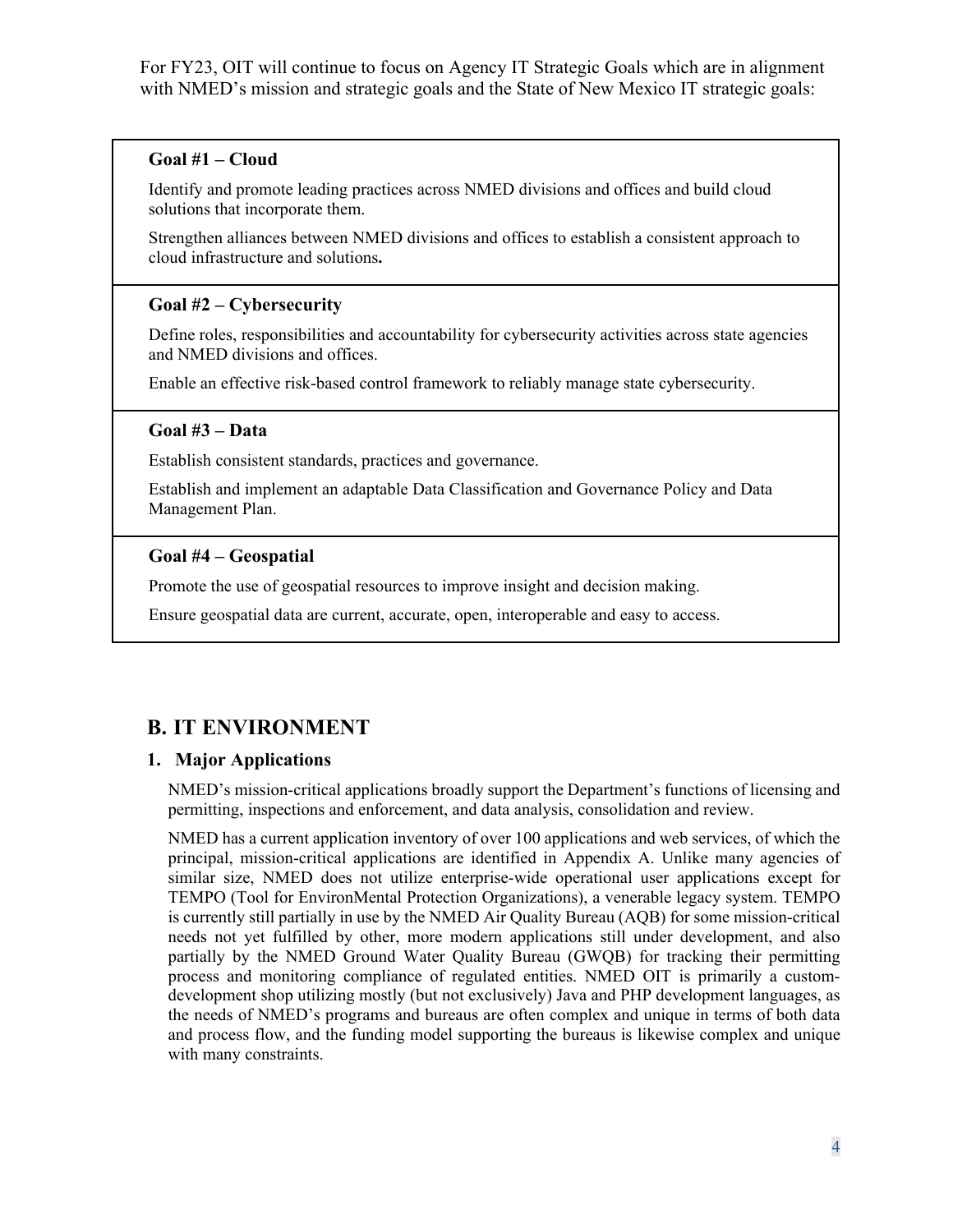#### <span id="page-6-0"></span>**2. Infrastructure**

NMED maintains a Wide Area Network (WAN) that connects the offices throughout New Mexico. Standards for infrastructure components such as network equipment, servers, printers, software and client devices are maintained to support the business needs of NMED staff. NMED leverages the use of the Department of Information Technology (DoIT) Data Center in Santa Fe for a secure and reliable environment for NMED servers. NMED maintains a hyper-converged virtual server hosting and storage platform to meet the computing and storage needs of the organization.

The Department's virtual server infrastructure, which hosts the Department's managed file server (File Depot), is backed up regularly by an enterprise backup solution. The hyper-converged storage solution that hosts the virtual server infrastructure retains snapshots of virtual servers. File Depot is backed up nightly by additional enterprise backup software and these backups are retained on disk for one month. Weekly backups of File Depot are retained on tape for three months.

NMED data is managed using three different relational database management systems (RDBMS). The bulk of our data is stored and maintained using the Oracle RDBMS. Other data management systems used by NMED include Microsoft SQL Server and MySQL.

Details on the NMED infrastructure are provided in the table in Appendix B and the architectural diagram in Appendix C.

#### <span id="page-6-1"></span>**3. Security**

NMED continues to maintain security as an agency priority. Our virtual private network (VPN) capabilities have been expanded substantially and with complete success to accommodate work-from-home requirements dictated by the pandemic. We are continuing with the DoIT-sponsored RiskSense vulnerability testing on an ongoing basis. NMED is in the process of leveraging our Google Apigee API Management platform to ensure application security at a core API-access level.

#### <span id="page-6-2"></span>**4. Agency IT Projects**

The Enterprise System Modernization Initiative (ESMI) aligns with the agency value of innovation, employing creative engineering and technological solutions to address challenges. ESMI also aligns with the agency value of collaboration by engaging communities and interested stakeholders in decision‐making outcomes.

| <b>PROJECT NAME</b>            |                                                   |  |
|--------------------------------|---------------------------------------------------|--|
| Project Description            | Enterprise System Modernization Initiative (ESMI) |  |
| <b>Estimated Project Costs</b> | \$1,580,500 total appropriated for entire project |  |
| <b>Current Funding</b>         | \$500,000                                         |  |
| Certified Project Phase        | Initiation                                        |  |
| <b>Estimated Completion</b>    | <b>July 2024</b>                                  |  |
| <b>Strategic Priority</b>      |                                                   |  |

**TABLE II.1: Current Certified IT Projects**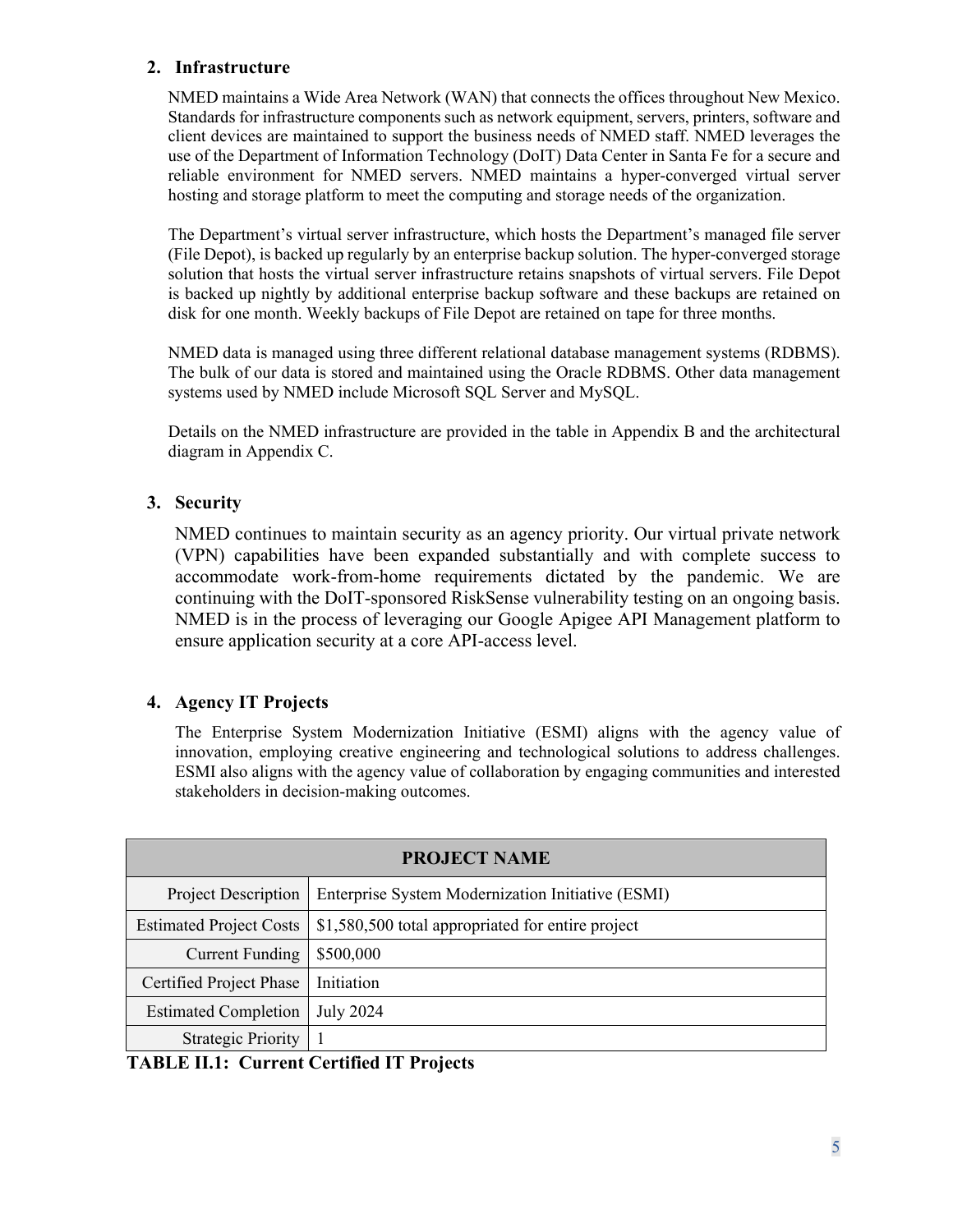#### <span id="page-7-0"></span>**5. Challenges**

NMED's desktop productivity suite has been migrated from on-premises servers to cloud services. While the first step to standardize cloud services has been completed, cloud best practices, governance and standards are current opportunities for improvement. Developing integration best practices when migrating existing functionality and services to Platform as a Service (PaaS) and Software as a Service (SaaS) is a challenge that NMED must address and document. Continued consolidation and migration of on-premises servers to the cloud is necessary to ensure NMED's modernization.

Application, network and server cybersecurity is supported by monthly vulnerability scans. These scans ensure we are prepared to mitigate known attacks. On the other hand, NMED must take the next step on our journey to cybersecurity maturity. Penetration testing, incident response plans and disaster recovery plans are the next major milestones NMED must complete to ensure a secure computing environment.

Migration to cloud computing and improved cybersecurity initiatives are focused on working on a more secure network. The underlying data at rest and transiting the network should be encrypted and requires standardization. Encrypting and standardizing NMED's data involves creating a comprehensive data governance plan.

NMED's Geographic Information System (GIS) Section is migrating to ESRI's cloud environment and implementing Extract-Transform-Load (ETL) software. These migration and implementation efforts facilitate better utilization of high-quality GIS data. Utilizing data on ESRI's cloud platform allows NMED's mission-critical programs to self-publish dashboards and web maps. The recommended GIS standardization improvements include developing data update, quality and control processes as well as socializing publishing process and workflow best practices.

### <span id="page-7-1"></span>**III. FY21 KEY ACCOMPLISHMENTS**

### <span id="page-7-2"></span>**A. FY21 STRATEGIC IT ACCOMPLISHMENTS**

**To update application and web hosting infrastructure services**

| <b>FY21 Strategy 1</b>  | <b>Desktop Productivity Suite</b>                                                         |
|-------------------------|-------------------------------------------------------------------------------------------|
| Accomplishments         | We migrated the entire agency from O365 to M365.                                          |
| Outcomes/Metrics        | 100% of licenses migrated                                                                 |
| <b>FY21 Strategy 2</b>  | PaaS and SaaS                                                                             |
| Accomplishments         | We acquired licenses for the Microsoft Power Platform and public portal.                  |
| <b>Outcomes/Metrics</b> | 22 licenses acquired for Power Platform, along with 10,000 page views per<br>month portal |
| <b>FY21 Strategy 3</b>  | <b>Servers</b>                                                                            |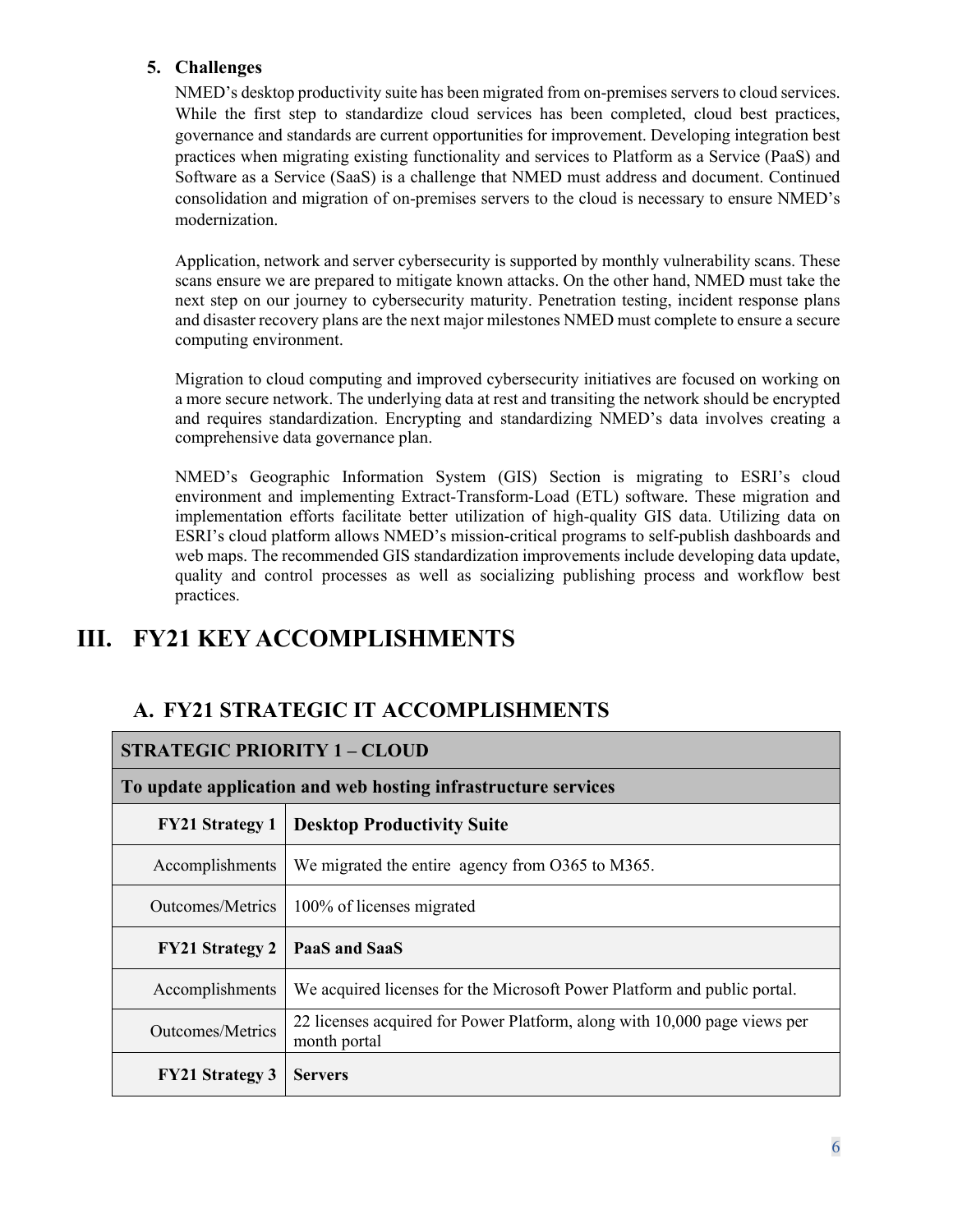|                           | Accomplishments   We commissioned and provisioned SharePoint and OneDrive. |
|---------------------------|----------------------------------------------------------------------------|
| Outcomes/Metrics training | 100% of staff granted access, all bureaus given a SharePoint microsite and |

#### **STRATEGIC PRIORITY 2 – CYBERSECURITY**

#### **Improve NMED's application, network and server security stance**

| <b>FY21 Strategy 1</b> | <b>Applications</b>                                                   |
|------------------------|-----------------------------------------------------------------------|
| Accomplishments        | We implemented an API management platform for production environment. |
| Outcomes/Metrics       | 100% complete implementation                                          |
|                        |                                                                       |
| <b>FY21 Strategy 2</b> | <b>Vulnerability Scans</b>                                            |
| Accomplishments        | We transitioned from quarterly to monthly vulnerability scans.        |

### **STRATEGIC PRIORITY 3 – DATA**

### **To leverage our data through consolidation, ensuring data integrity and improved sharing capabilities**

| <b>FY21 Strategy 1</b> | <b>Consolidation</b>                                                                                                                                                |
|------------------------|---------------------------------------------------------------------------------------------------------------------------------------------------------------------|
| Accomplishments        | We began consolidation of our application data input/output via instantiation<br>of API-based data access via tools we created and implemented for this<br>purpose. |
| Outcomes/Metrics       | Streamlined and standardized data access for application development and<br>other uses                                                                              |
| <b>FY21 Strategy 2</b> | Integrity                                                                                                                                                           |
| Accomplishments        | Improved Petroleum Storage Tank Bureau (PSTB) data quality, COVID rapid<br>response data quality and AQB DR.DAS data transmission                                   |
| Outcomes/Metrics       | N/A                                                                                                                                                                 |
| <b>FY21 Strategy 3</b> | <b>Sharing</b>                                                                                                                                                      |
| Accomplishments        | Implemented API                                                                                                                                                     |
| Outcomes/Metrics       | 33 APIs instantiated                                                                                                                                                |

| <b>STRATEGIC PRIORITY 4 - GEOSPATIAL</b>                                                                                          |  |  |
|-----------------------------------------------------------------------------------------------------------------------------------|--|--|
| Using accessible high integrity data and mapping to tell easy to understand stories about<br>the State of NM environmental status |  |  |
| <b>FY21 Strategy 1   Accurate</b>                                                                                                 |  |  |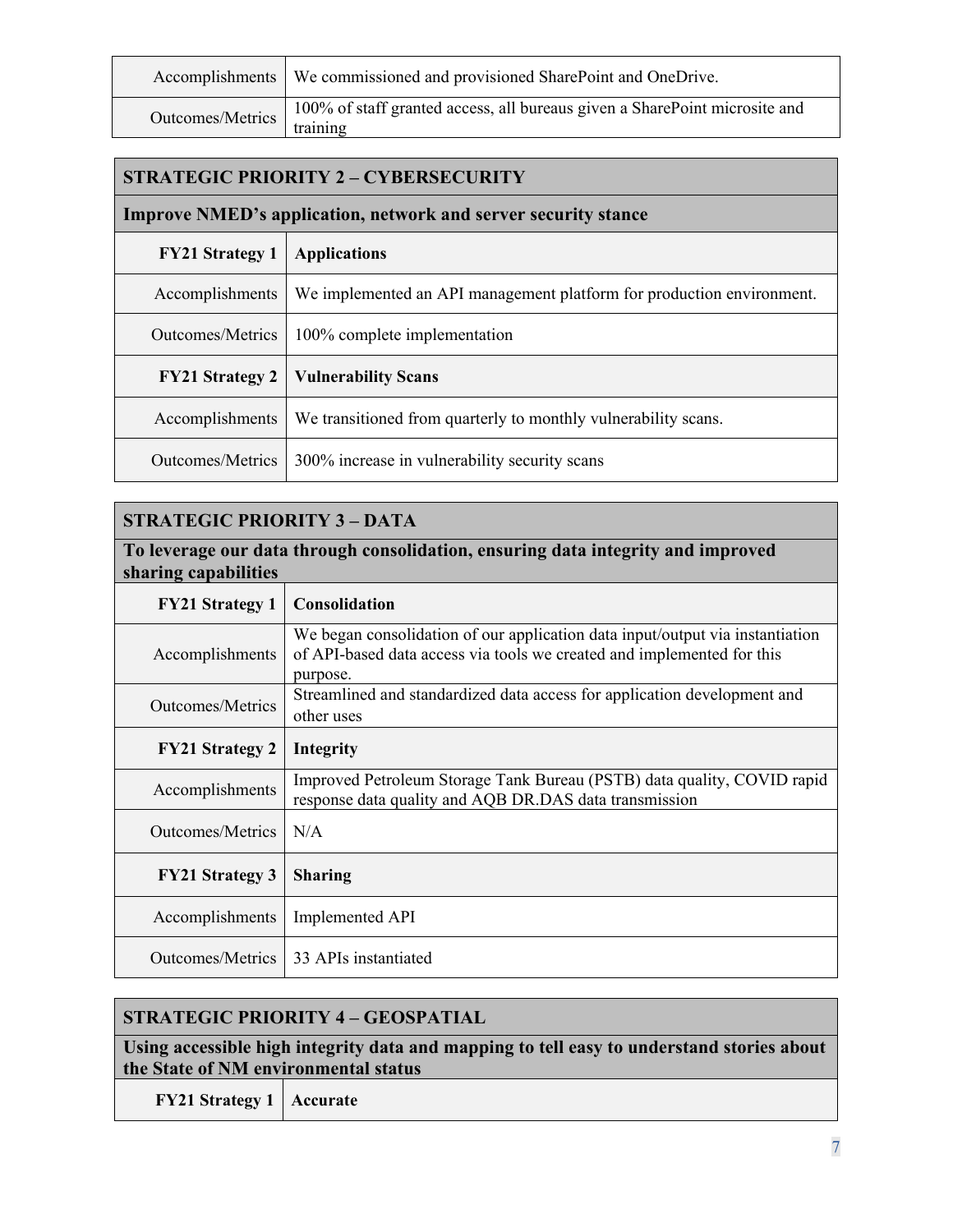| Accomplishments         | Improved PSTB GIS data and maps                                                                                                                                                                                                                                                                                                                                                       |
|-------------------------|---------------------------------------------------------------------------------------------------------------------------------------------------------------------------------------------------------------------------------------------------------------------------------------------------------------------------------------------------------------------------------------|
| <b>Outcomes/Metrics</b> | Updated all National Hydrography Dataset (NHD) data to reflect NHD Plus-<br>HR (value-added high-resolution base data). Updated all Census base data and<br>address locator to latest published 2020 data.                                                                                                                                                                            |
| <b>FY21 Strategy 2</b>  | <b>Data Sharing</b>                                                                                                                                                                                                                                                                                                                                                                   |
| Accomplishments         | Instantiated APIs to improve data sharing for the Water Data Act, referencing<br>main city and state by ZIP codes, and locating parcel locations by Universal<br>Parcel Code (UPC).                                                                                                                                                                                                   |
| <b>Outcomes/Metrics</b> | 8 APIs instantiated                                                                                                                                                                                                                                                                                                                                                                   |
| <b>FY21 Strategy 3</b>  | <b>Improve Insight</b>                                                                                                                                                                                                                                                                                                                                                                |
| Accomplishments         | Provided a GIS dashboard app for PSTB to support decision-making and<br>legislative testimony. Provided a GIS dashboard app for Constructions<br>Program Bureau (CPB) to oversee and manage Loans and Grants Tracking<br>System (LGTS) projects.                                                                                                                                      |
| <b>Outcomes/Metrics</b> | Two new dashboard media apps created at the request of the bureaus.<br>Improved the ability for PSTB to make data-driven decisions and provide<br>timely legislative testimony. Improved CPB project management & oversight.                                                                                                                                                          |
| <b>FY21 Strategy 4</b>  | <b>Expand Access</b>                                                                                                                                                                                                                                                                                                                                                                  |
| Accomplishments         | GIS Section enabled geoscientists in media bureaus to self-publish web maps<br>or dashboard apps. Geoscientists can now support efforts such as per- and<br>polyfluoroalkyl substances (PFAS) education and remediation internally. GIS<br>Section staff can now create more direct data update channels for such data as<br>ambient air and excess emissions on the public web maps. |
| <b>Outcomes/Metrics</b> | Added five new Creator level licenses for Esri's cloud environment.<br>Added two new floating licenses for an ETL software called FME Desktop for<br>GIS Section staff.                                                                                                                                                                                                               |

**TABLE III.1: FY 2021 Strategic IT Accomplishments**

 $\blacksquare$ 

### <span id="page-9-0"></span>**B. OTHER KEY IT ACCOMPLISHMENTS – FY21**

| <b>APPLICATION</b> |                                                                                                                                                                                                                                                                                                                                                                                                                                                                                                               |  |  |
|--------------------|---------------------------------------------------------------------------------------------------------------------------------------------------------------------------------------------------------------------------------------------------------------------------------------------------------------------------------------------------------------------------------------------------------------------------------------------------------------------------------------------------------------|--|--|
| Accomplishment     | Developed and supported processes, programs and informational dashboards for<br>NMED-OSHA's COVID-19 Rapid Response and PED's COVID-19 School<br>Closure.                                                                                                                                                                                                                                                                                                                                                     |  |  |
| Value or Impact    | Protected the health and saved lives of New Mexicans by mitigating the spread of<br>COVID-19 in New Mexico schools and workplaces. Provided valuable, real-time<br>information to the public.                                                                                                                                                                                                                                                                                                                 |  |  |
| Accomplishment     | Released the Universal Data API (UDAPI)                                                                                                                                                                                                                                                                                                                                                                                                                                                                       |  |  |
| Value or Impact    | UDAPI allows NMED to quickly stand up data API endpoints using only a single<br>small configuration file for each new endpoint. These endpoints can be set to<br>perform any database function of Create, Read, Update or Delete, and then can be<br>used for multiple purposes such as sharing data, modernizing legacy applications,<br>and more rapidly creating new solutions. This tool has been leveraged heavily by<br>recent functional enhancements to legacy air quality and petroleum storage tank |  |  |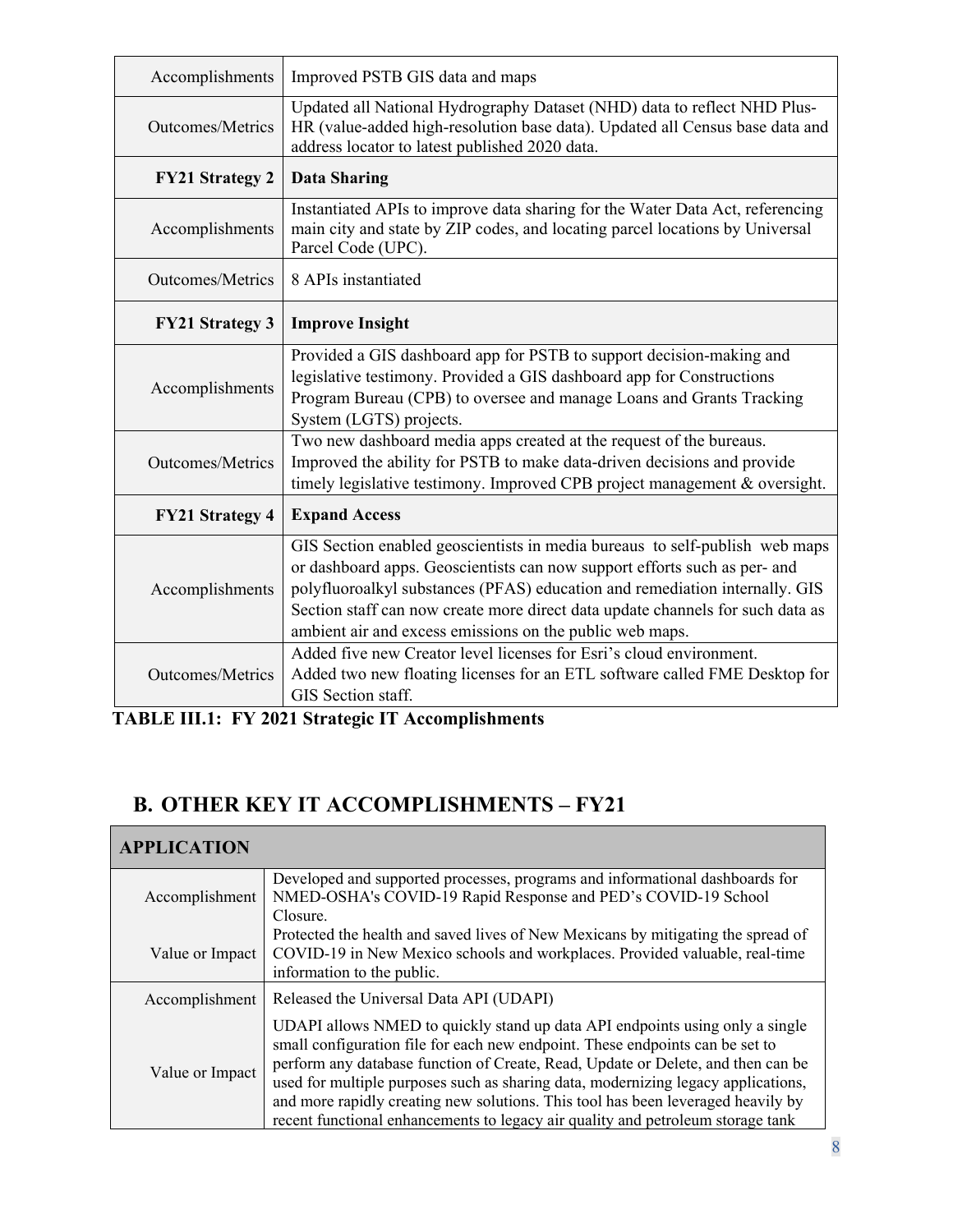|                         | applications, considerably reducing the required development time for these<br>improvements and concomitantly reducing contractor costs.                                                                                                                                                                                                                                                                                                                                                     |  |  |  |
|-------------------------|----------------------------------------------------------------------------------------------------------------------------------------------------------------------------------------------------------------------------------------------------------------------------------------------------------------------------------------------------------------------------------------------------------------------------------------------------------------------------------------------|--|--|--|
| <b>DATA</b>             |                                                                                                                                                                                                                                                                                                                                                                                                                                                                                              |  |  |  |
| Accomplishment          | Released Excel API (XLAPI)                                                                                                                                                                                                                                                                                                                                                                                                                                                                   |  |  |  |
| Value or Impact         | XLAPI provides a means to utilize spreadsheets as data sources that can be<br>queried in a similar fashion to a relational database, regardless of the complexity<br>or unique formatting of the underlying spreadsheet. Data returned from the<br>procedure is coded as a JSON payload. This tool opens up a means of using any<br>spreadsheet data in an actionable fashion for solution development and was<br>instrumental in standing up NMED's COVID-19 Watchlist in the fall of 2020. |  |  |  |
| Accomplishment          | Released the Universal Data Service (UDS)                                                                                                                                                                                                                                                                                                                                                                                                                                                    |  |  |  |
| Value or Impact         | UDS provides a means to invoke and execute Oracle Stored Procedures directly<br>via API call, regardless of the number or type of the input parameters or return<br>values of the specific stored procedure. Any data returned from the procedure is<br>coded as a JSON payload. This vastly simplifies application utilization of<br>NMED's Oracle Database and thereby speeds solution development. This tool<br>made possible the development of the UDAPI.                               |  |  |  |
| PROCESS IMPROVEMENT     |                                                                                                                                                                                                                                                                                                                                                                                                                                                                                              |  |  |  |
| Accomplishments         | <b>Implemented DocuSign</b>                                                                                                                                                                                                                                                                                                                                                                                                                                                                  |  |  |  |
| Value or Impact         | Automated routing for external facing documents                                                                                                                                                                                                                                                                                                                                                                                                                                              |  |  |  |
| Accomplishments         | Implemented Human Resources Bureau (HRB) Digital Routing                                                                                                                                                                                                                                                                                                                                                                                                                                     |  |  |  |
| Value or Impact         | Transitioned from paper-based process to digital approval and routing                                                                                                                                                                                                                                                                                                                                                                                                                        |  |  |  |
| Accomplishments         | Implemented Online Payments for CPB, PSTB, and the Environmental Health<br>Bureau (EHB)                                                                                                                                                                                                                                                                                                                                                                                                      |  |  |  |
| Value or Impact         | Reduced labor for payment processing, improved customer service experience                                                                                                                                                                                                                                                                                                                                                                                                                   |  |  |  |
| <b>WORKFORCE</b>        |                                                                                                                                                                                                                                                                                                                                                                                                                                                                                              |  |  |  |
| Accomplishments         | Filled the positions of Chief Information Officer (CIO), Solutions Group Lead,<br>Ops Group Lead, Client Support Section (CSS) Lead                                                                                                                                                                                                                                                                                                                                                          |  |  |  |
| Value or Impact         | Improved operational capacity                                                                                                                                                                                                                                                                                                                                                                                                                                                                |  |  |  |
| <b>CUSTOMER SERVICE</b> |                                                                                                                                                                                                                                                                                                                                                                                                                                                                                              |  |  |  |
| Accomplishments         | Implemented online payments                                                                                                                                                                                                                                                                                                                                                                                                                                                                  |  |  |  |
| Value or Impact         | Facilitated online payments; increased constituent convenience                                                                                                                                                                                                                                                                                                                                                                                                                               |  |  |  |
| Accomplishments         | Established Repairs and Spares equipment pool                                                                                                                                                                                                                                                                                                                                                                                                                                                |  |  |  |
| Value or Impact         | Reduced response time to providing excellent customer service to NMED staff                                                                                                                                                                                                                                                                                                                                                                                                                  |  |  |  |
| <b>TELEWORK</b>         |                                                                                                                                                                                                                                                                                                                                                                                                                                                                                              |  |  |  |
| Accomplishments         | Continued to support the agency while under 100% mandatory telework                                                                                                                                                                                                                                                                                                                                                                                                                          |  |  |  |
| Value or Impact         | Allowed NMED to continue supporting the mission throughout the pandemic                                                                                                                                                                                                                                                                                                                                                                                                                      |  |  |  |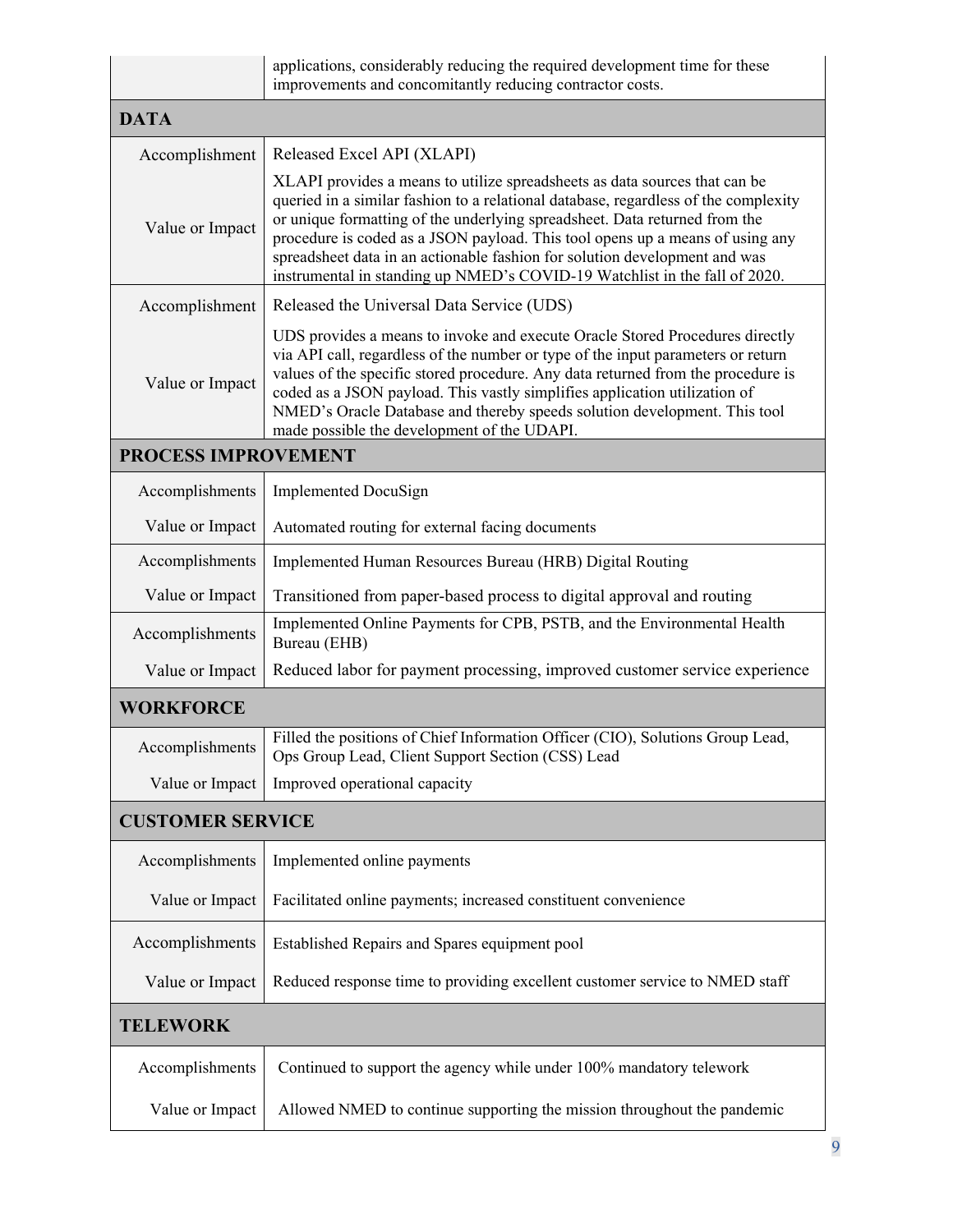| <b>SECURITY</b>                                  |                                                                             |  |  |  |
|--------------------------------------------------|-----------------------------------------------------------------------------|--|--|--|
|                                                  | Accomplishments Transitioned from quarterly to monthly cybersecurity scans  |  |  |  |
|                                                  | Value or Impact   Improved vulnerability visibility and incident prevention |  |  |  |
| TABLE III.2: Other Key IT Accomplishments – FY21 |                                                                             |  |  |  |

# <span id="page-11-0"></span>**IV. FY 23 IT STRATEGIC GOALS AND STRATEGIES**

| <b>STRATEGIC PRIORITIES</b> |                                                                                                                                                                                                                                                                                                       |  |  |
|-----------------------------|-------------------------------------------------------------------------------------------------------------------------------------------------------------------------------------------------------------------------------------------------------------------------------------------------------|--|--|
| <b>Goal Statement</b>       |                                                                                                                                                                                                                                                                                                       |  |  |
| <b>FY23 Strategy 1</b>      | Modernize Cloud                                                                                                                                                                                                                                                                                       |  |  |
| <b>Outcomes/Metrics</b>     | Expand, update and refresh technology and organizational practices to keep up<br>with the accelerating pace of technological advancement and support New<br>Mexico to adopt and leverage the most modern technologies                                                                                 |  |  |
| <b>FY23 Strategy 2</b>      | Standardize Cybersecurity                                                                                                                                                                                                                                                                             |  |  |
| <b>Outcomes/Metrics</b>     | Establish consistent standards, practices and governance across the Department<br>to help implement new IT products and services while providing technical and<br>strategic direction.                                                                                                                |  |  |
| <b>FY23 Strategy 3</b>      | Standardize Data                                                                                                                                                                                                                                                                                      |  |  |
| Outcomes/Metrics            | Establish consistent standards, practices and governance across the Department<br>to help implement new IT products and services while providing technical and<br>strategic direction to allow them to accomplish more with less                                                                      |  |  |
| <b>FY23 Strategy 4</b>      | Standardize GIS                                                                                                                                                                                                                                                                                       |  |  |
| Outcomes/Metrics            | Standardize GIS data editing, publication, and sharing. Esri's Enterprise Portal<br>system allows non-GIS-professionals to publish web maps and simple no code<br>apps. Fulfill NMENV's commitment to the Water Data Initiative via sharing<br>water data compliant with the SensorThings API format. |  |  |
|                             | Create schema translation workflow to move GIS data from our U.S.<br>Environmental Protection Agency (EPA)-provided State SDWIS app to a<br>FROST server provided by the New Mexico Bureau of Geology and Mineral<br>Research                                                                         |  |  |
|                             | <b>TABLE IV.1. FY23 IT Strategic Goals and Strategies</b>                                                                                                                                                                                                                                             |  |  |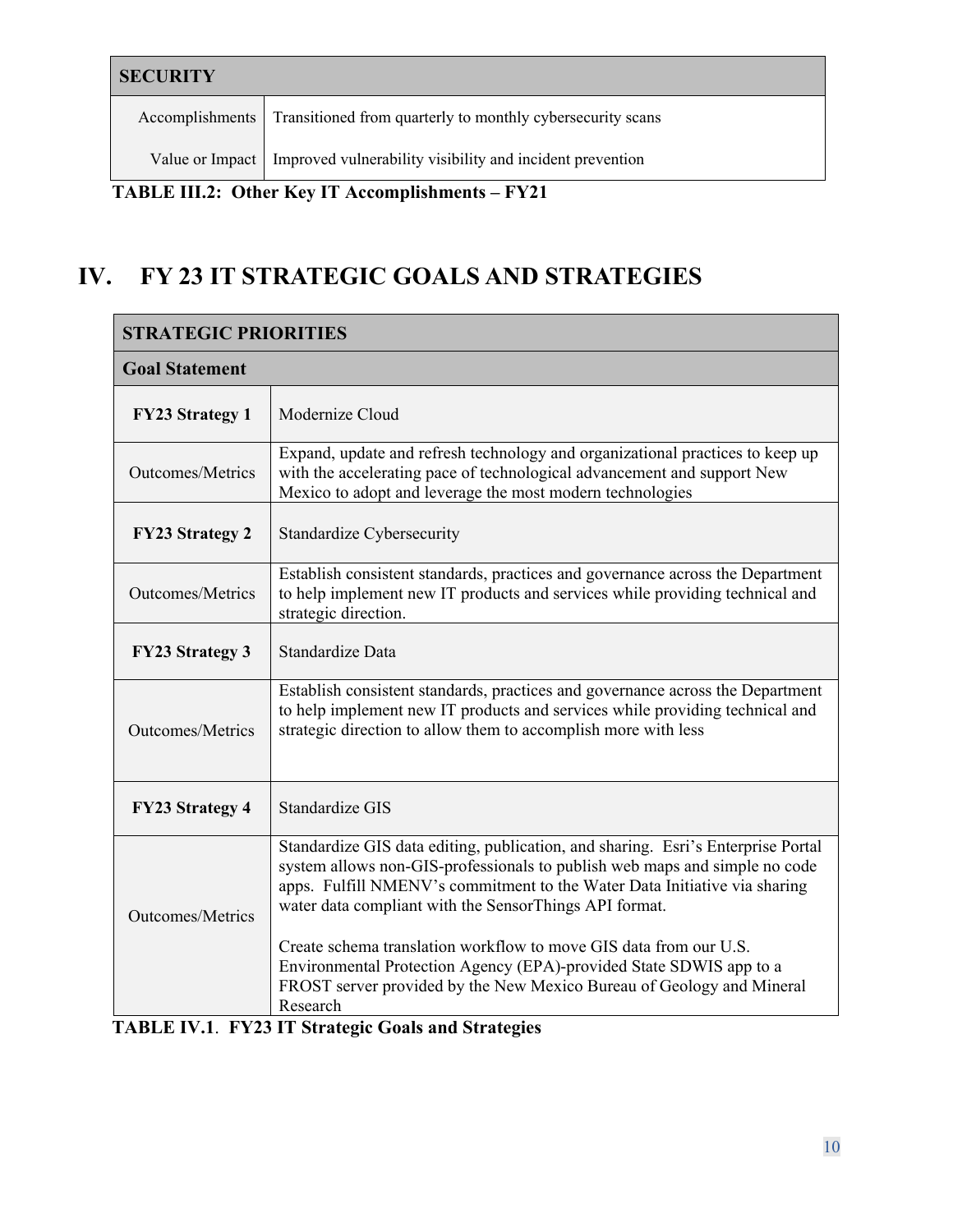### <span id="page-12-0"></span>**V. IT FISCAL AND BUDGET MANAGEMENT**

### <span id="page-12-1"></span>**A. IT OPERATING BUDGET (C1)**

### **FY23 Budget Request**

**C1** Form

| <b>Information Technology</b>                        |  |                                                         |                                                                     |                                               |                              |                      |  |
|------------------------------------------------------|--|---------------------------------------------------------|---------------------------------------------------------------------|-----------------------------------------------|------------------------------|----------------------|--|
| <b>Base Operating Budget</b>                         |  |                                                         |                                                                     |                                               |                              |                      |  |
|                                                      |  |                                                         | <b>Informational Purposes Only</b>                                  |                                               |                              |                      |  |
|                                                      |  |                                                         |                                                                     |                                               |                              | 66700                |  |
| <b>Agency Name:</b>                                  |  |                                                         | Department of Environment<br>Base Request Operational Support of IT |                                               | Agency Code:                 |                      |  |
| <b>Appropriation Funding Type:</b>                   |  |                                                         |                                                                     |                                               |                              |                      |  |
|                                                      |  | Please check one of the options below:                  |                                                                     |                                               |                              |                      |  |
|                                                      |  | (X)                                                     | <b>Flat Budget</b>                                                  | Οſ                                            | Expansion from previous year |                      |  |
|                                                      |  |                                                         |                                                                     | Revenue IT Base Budget (dollars in thousands) |                              |                      |  |
|                                                      |  |                                                         | FY20 Actuals FY21 Actuals FY22 OpBud                                |                                               | <b>FY23Request</b>           | <b>FY24 Estimate</b> |  |
|                                                      |  |                                                         |                                                                     |                                               |                              |                      |  |
| <b>General Fund</b>                                  |  | 1,778.6                                                 | 1,676.9                                                             | 1,248.8                                       | 1,933.00                     | 1,933.00             |  |
| <b>Other State Funds</b>                             |  | 00                                                      |                                                                     | 72.7                                          | 99.70                        | 99.70                |  |
| <b>ISF/IAT</b>                                       |  | 2,173.0                                                 | 3,104.2                                                             | 3,344.0                                       | 3,095.30                     | 3,095.30             |  |
| <b>Federal Funds</b>                                 |  | 1,937.9                                                 | 1,662.9                                                             | 2,142.5                                       | 2,159.00                     | 2,159.00             |  |
| <b>Total</b>                                         |  | 5,889.5                                                 | 6,444.0                                                             | 6,808.0                                       | 7,287.0                      | 7,287.0              |  |
| <b>Expenditure Categories (dollars in thousands)</b> |  |                                                         |                                                                     |                                               |                              |                      |  |
| <b>Category or Account</b>                           |  |                                                         | FY20 Actuals FY21 Actuals FY22 OpBud                                |                                               | <b>FY23 Request</b>          | <b>FY24 Estimate</b> |  |
| <b>Description</b>                                   |  |                                                         |                                                                     |                                               |                              |                      |  |
| <b>Personal Services &amp; Employee</b>              |  |                                                         |                                                                     |                                               |                              |                      |  |
| <b>Benefits</b>                                      |  | 2,769.6                                                 | 2,842.5                                                             | 2,831.1                                       | 2,939.0                      | 2,939.0              |  |
| <b>Contractual &amp; Professional</b>                |  |                                                         |                                                                     |                                               |                              |                      |  |
|                                                      |  |                                                         |                                                                     |                                               |                              |                      |  |
| <b>Services</b>                                      |  | 1,055.7                                                 | 1,085.5                                                             | 2,150.6                                       | 1,876.7                      | 1,876.7              |  |
| <b>IT Other Services</b>                             |  | 2,064.2                                                 | 2,516.0                                                             | 1,826.3                                       | 2,471.3                      | 2,471.3              |  |
| <b>Other Financing Uses</b>                          |  | 0.0                                                     | 0.0                                                                 | 0.0                                           |                              | 0.0                  |  |
| <b>Total</b>                                         |  | 5,889.5                                                 | 6,444.0                                                             | 6,808.0                                       | 7,287.0                      | 7,287.0              |  |
|                                                      |  | <b>Agency Cabinet</b><br>Secretary/Director             | CIO or IT Lead                                                      |                                               | <b>Budget Director</b>       |                      |  |
|                                                      |  | (mandatory)                                             |                                                                     | (mandatory)                                   | (mandatory)                  |                      |  |
| <b>Print Name</b>                                    |  | James Kenney                                            | <b>Peter Street</b>                                                 |                                               | <b>Heather Toya</b>          |                      |  |
| <b>Signature</b>                                     |  | Digitally signed by<br>James Kenney<br>Date: 2021.09.01 | Peter Street 2021.09.01 13:31:40                                    | <b>Peter Street</b><br>$-06'00'$              |                              |                      |  |
| Phone                                                |  | 505-470-6161                                            | 505-670-4494                                                        |                                               | Heath<br>505-699-9176        |                      |  |
| Date                                                 |  | 8/31/2020                                               |                                                                     | 8/31/2020                                     | 8/31/2020                    |                      |  |

\* Includes all Dolt Line Items (535600, 543820, 543830, 544000, 545700, 545710, 546610, 548300), PS&EB for all IT Staff, and all costs for IT Division.

### **TABLE V.1: Example C1 Form**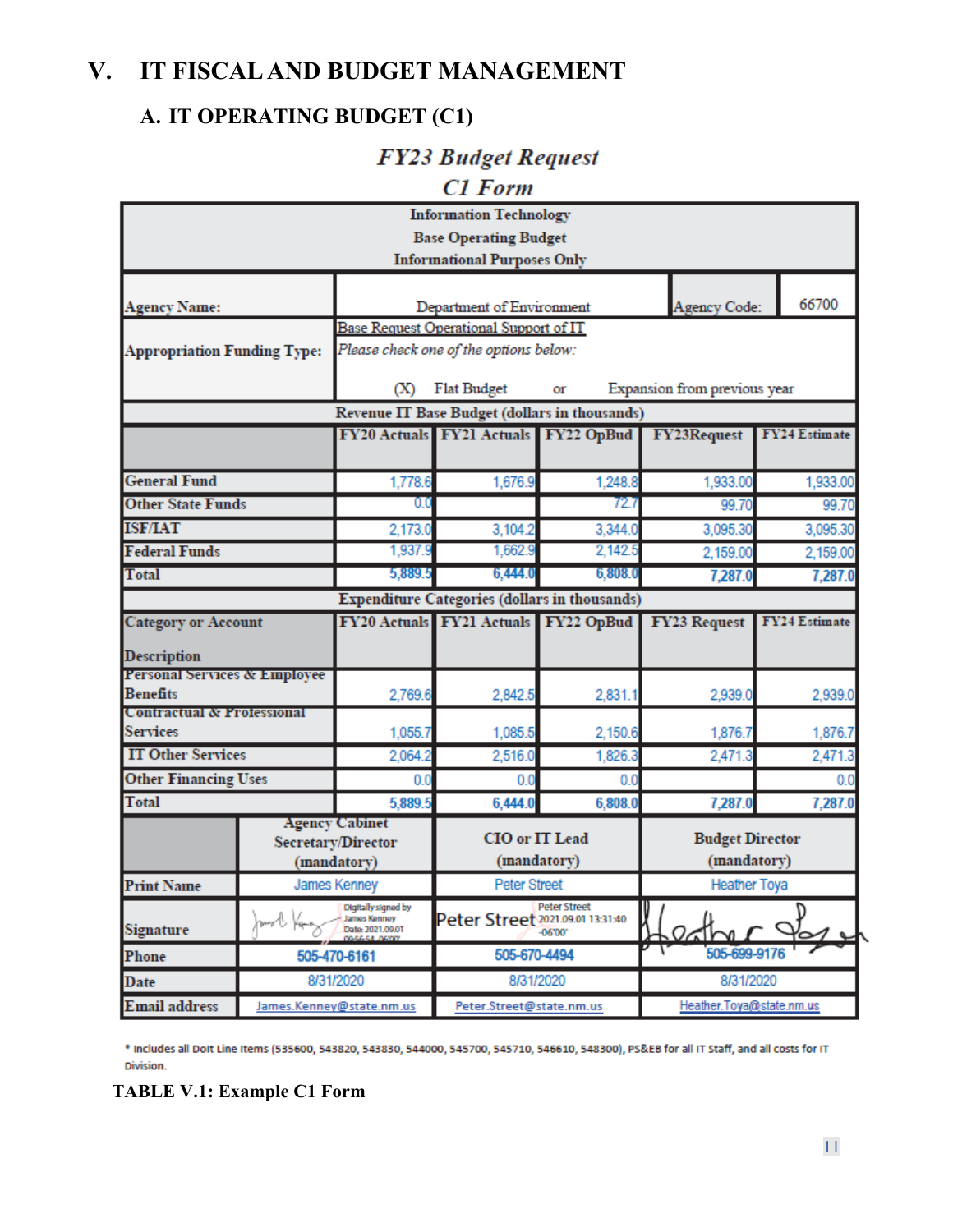### <span id="page-13-0"></span>**VI. CAPITAL IMPROVEMENT, SPECIAL AND SUPPLEMENTAL FUNDING AND COMPUTER SYSTEM ENHANCEMENT (C2) FUNDING**

This project is intended to convert NMED's paper applications, certifications, inspections, licenses, permits and regulations into digital documents. The paper documents to digital files project will integrate with the current ESMI certified project. This request is for \$2,000,000.00. It is estimated that the project will be completed in FY24. This proposal will relieve NMED's programs from storing paper on the premises, as well as managing, searching, and referencing the paper files. Additionally, this project will save time, money and effort so staff can focus their efforts on supporting New Mexico.

### <span id="page-13-1"></span>**A. REQUEST FOR REAUTHORIZATION OF C2 APPROPRIATIONS**

The agency is not requesting reauthorization of prior C2 appropriations.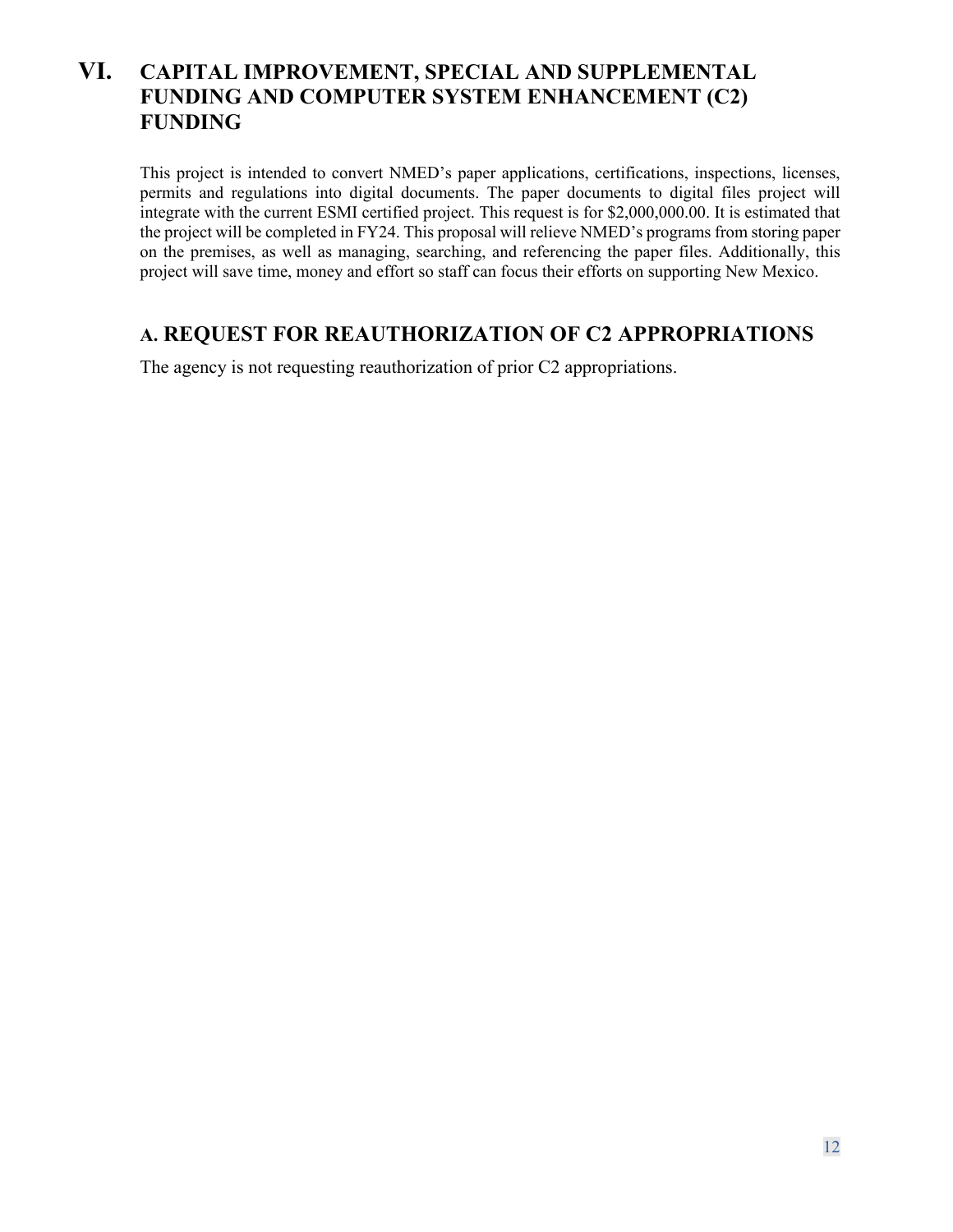### <span id="page-14-0"></span>**APPENDIX A – ORGANIZATION CHART**

New Mexico Environment Department Office of Information Technology 2021.08.21 Current Organization Chart

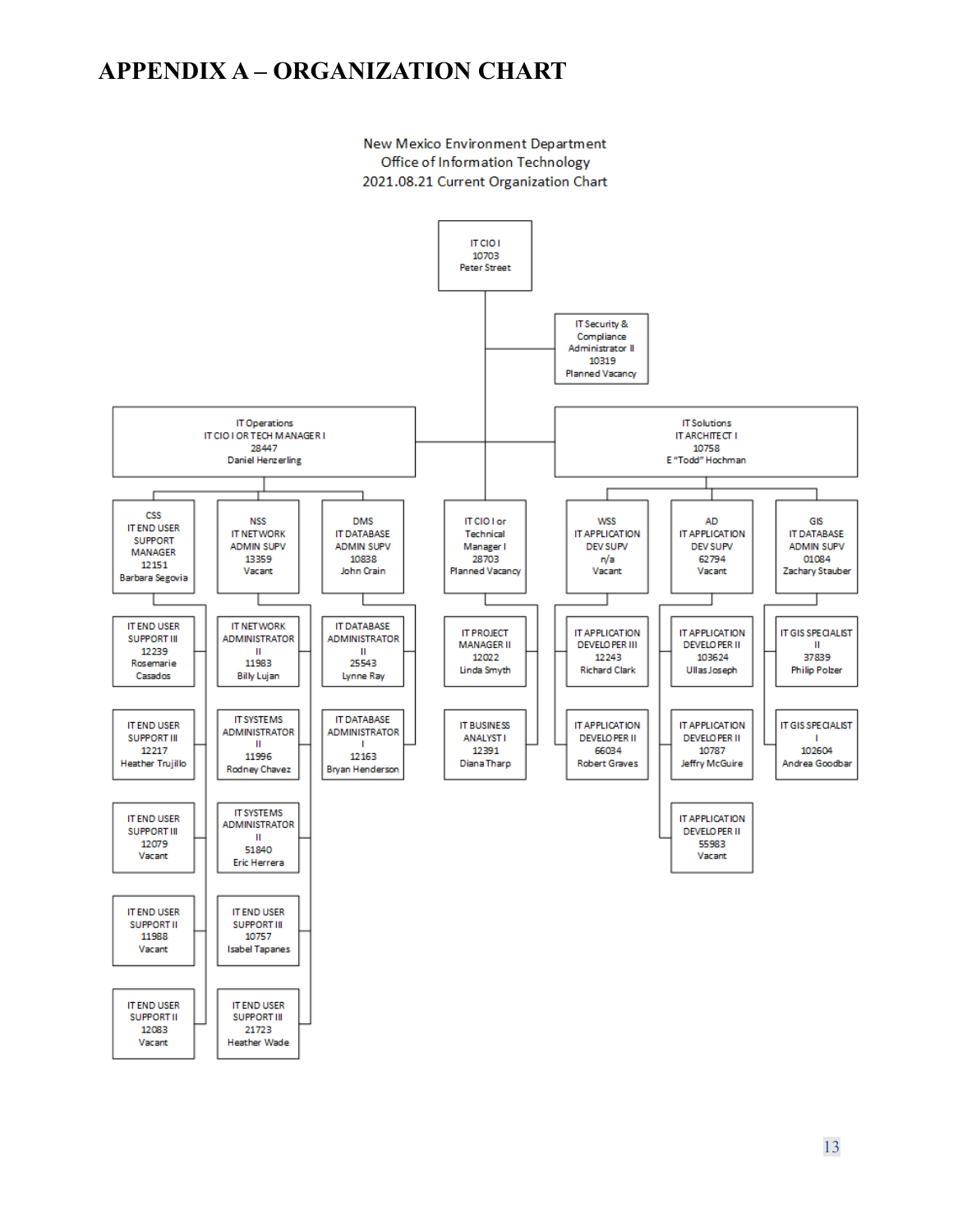# <span id="page-15-0"></span>**APPENDIX B – MAJOR APPLICATIONS**

| <b>APPLICATION NAME</b>                                                                                                                  | <b>FUNCTIONALITY/BUSINESS PROGRAM SUPPORTED</b>                                                                                                                   |  |  |  |  |
|------------------------------------------------------------------------------------------------------------------------------------------|-------------------------------------------------------------------------------------------------------------------------------------------------------------------|--|--|--|--|
| <b>Agency Mission-Critical Applications</b>                                                                                              |                                                                                                                                                                   |  |  |  |  |
| <b>ENTS</b> - Environment<br>Notification Tracking System                                                                                | Agency-wide and public-facing intake tool for receiving and<br>tracking environmental issues/incidents                                                            |  |  |  |  |
| ReportLaunchR interface and<br>ReportR Service                                                                                           | URL-based report generation service                                                                                                                               |  |  |  |  |
| Resource Space                                                                                                                           | Agency-wide Digital Asset Management tool                                                                                                                         |  |  |  |  |
| <b>SEP</b> - Secure Extranet Portal                                                                                                      | Agency-wide centralized authentication portal for application<br>access                                                                                           |  |  |  |  |
| <b>Shared CROMERR Services</b><br>Interface (SCSI) and associated<br>management interface -<br><b>CROMERR Services Identity</b><br>(CSI) | Agency-wide service and administrative console for quickly<br>and easily achieving EPA CROMERR compliance for<br>applications subject to that rule                |  |  |  |  |
| <b>NMED Exchange Node</b>                                                                                                                | Data transport software for department environmental data<br>required to be sent electronically to the EPA Exchange node                                          |  |  |  |  |
| <b>Bureau Mission-Critical Applications</b>                                                                                              |                                                                                                                                                                   |  |  |  |  |
| Air Emission Inventory<br>Reporting (AEIR)                                                                                               | Means for regulated community to submit the inventory of their<br>air emissions to NMED AQB - Emission Inventory Section                                          |  |  |  |  |
| Air Emissions Analysis Tool                                                                                                              | Map-based interface for retrieving Title V facility greenhouse<br>gas and criteria pollutant emissions data submitted to NMED<br>AQB - Emission Inventory Section |  |  |  |  |
| <b>APMAP</b> (Air Permitting<br>Mapping Tool)                                                                                            | Map-based user interface and data service for accessing facility<br>data on AQB regulated sources                                                                 |  |  |  |  |
| <b>AQB SMPD</b>                                                                                                                          | Public-facing tool for registering planned/prescribed burns and<br>reporting wildfires to AQB Smoke Management Program                                            |  |  |  |  |
| <b>AQBCR - AQB Compliance</b><br>Reporting                                                                                               | Means for regulated community to submit excess emissions<br>reports and for AQB Compliance and Enforcement section to<br>review these reports                     |  |  |  |  |
| <b>AQB</b> ePermitting Portal                                                                                                            | Means for regulated community to submit permit applications<br>and for AQB staff to review and process these                                                      |  |  |  |  |
| CAF - Corrective Action Fund<br>& Site Prioritization module                                                                             | Allows PSTB to prioritize release remediation efforts and track<br>remediation projects                                                                           |  |  |  |  |
| Drinking Water Bureau (DWB)<br>Certification                                                                                             | Tracks water system board member certification training to<br>ensure that candidates are qualified to be able to sit on a Water<br>System Board (DWB)             |  |  |  |  |
| <b>DWB Utility Operator</b><br>Certification Program suite<br>(UOCP)                                                                     | Tracks utility operator certification for drinking water system<br>operators (DWB)                                                                                |  |  |  |  |
| ENVIEW / Envista                                                                                                                         | Provides data collection and analysis for remote AQB air<br>quality monitoring stations                                                                           |  |  |  |  |
| GL Solutions - Integrated<br>Electronic Data Management                                                                                  | Comprehensive application to support permitting, inspections,<br>invoicing, payments and reporting for EHB food, liquid waste,<br>swimming pool and spa programs  |  |  |  |  |